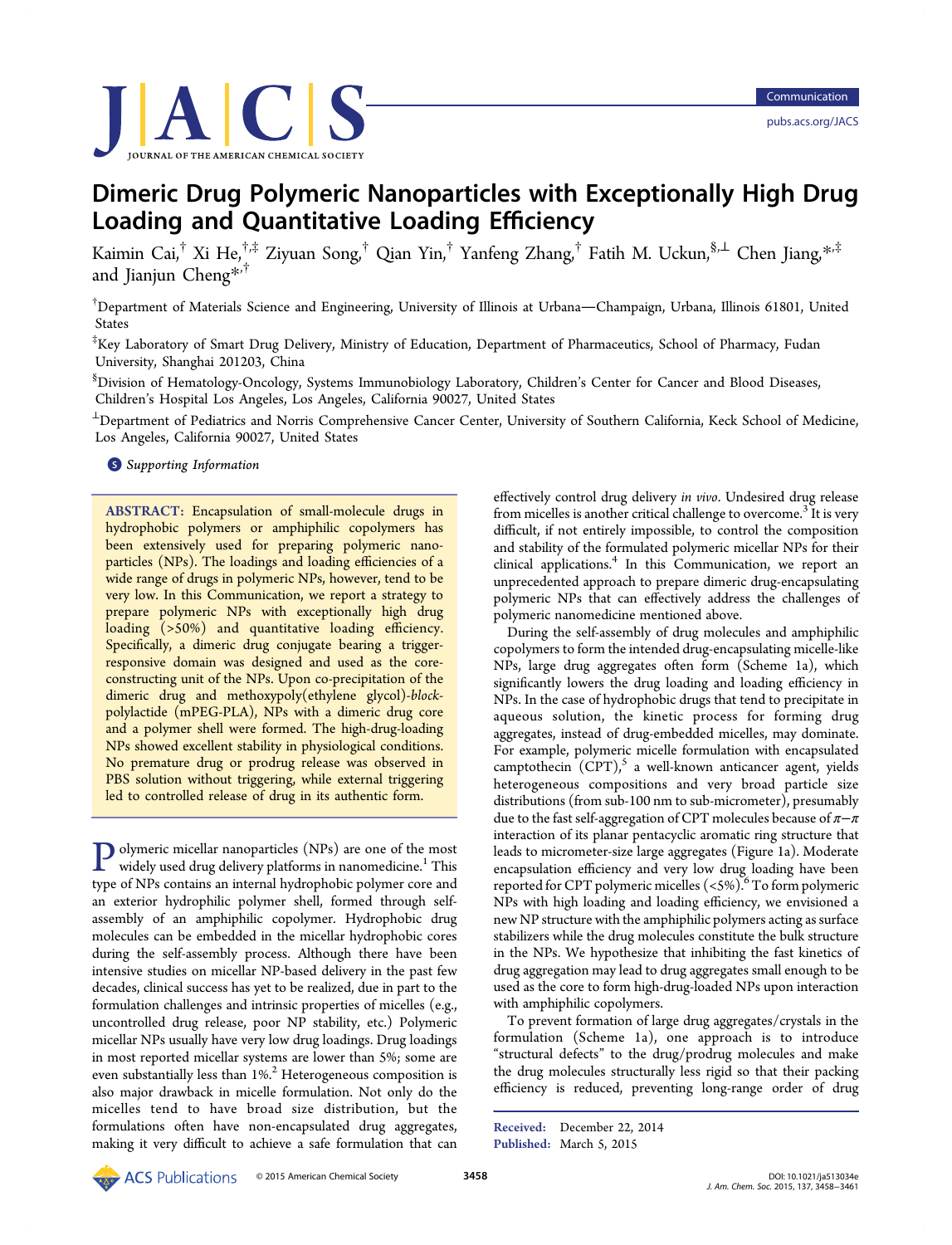<span id="page-1-0"></span>



 $a(a)$  Hydrophobic drugs are encapsulated in a polymeric micelle with undesired formation of large drug precipitates. (b) Illustration of drug dimer nano-aggregation followed by surface coating and particle stabilization by an amphiphilic polymer via hydrophobic interaction.



Figure 1. (a) Chemical structure of camptothecin (CPT) and size distribution of CPT/mPEG-PLA NPs formulated through nanoprecipitation at CPT/mPEG-PLA weight ratios of 1:1 (i) and 1:10 (ii). (b) Chemical structure of CPT-SS-CPT and size distribution of CPT-SS-CPT/mPEG-PLA NPs formulated through nano-precipitation at CPT-SS-CPT/mPEG-PLA weight ratios of 1:1 (i) and 10:1 (ii).

packing. One such specific approach is to covalently link drug dimers with  $\sigma$  bonds that can freely rotate (Scheme 1b). We hypothesize that this drug dimer design can substantially inhibit long-range-ordered drug molecule packing and therefore prevent formation of large particles. In addition, compared to free drug, dimeric prodrug should have increased intermolecular hydrophobic interactions because of increased surface area and an augmented tendency for prodrug aggregation due to the freely rotatable  $\sigma$  bonds that can position the drug molecule at any desired angle for intermolecular drug interaction (Scheme 1b), which leads to core cross-linking and improved NP stability. In

addition, when the linkage in the dimeric drug conjugate is cleaved to give two single drugs in the aggregates, the drug molecules would be much less stably packed and more prone to dissociate (be released) from the aggregates. Therefore, such dimeric drug design can potentially result in particles with much lower prodrug release tendency until the dimeric drug is cleaved to a single drug, minimizing undesired drug release during formulation and post-formulation processes, which is a key challenge for drug encapsulation. If the drug dimers could selfaggregate to certain sizes  $\left($  <200 nm, typical size of nanomedicine) before stabilization of the particle surfaces by amphiphilic copolymers, exceptionally high drug loading and quantitative loading efficiency would be expected.

We used CPT as a model drug to validate our design. We first precipitated CPT from DMF to water without addition of amphiphilic copolymers. CPT precipitates were formed instantaneously upon addition of water to the CPT/DMF solution (Supporting Information, Figure S2). When CPT was co-precipitated with mPEG-PLA at 1:1  $(w/w)$  ratio, micrometersize parti[cles \(precipitates\) and multiple d](#page-3-0)istributions were observed (Table 1, entry 1, and Figure  $1a(i)$ ). When the amount

Table 1. Formulation of CPT, CPT-SS-CPT, and Dox-SS-Dox with mPEG-PLA via Nanoprecipitation in DMF $-H_2O^a$ 

| entry          | drug                  | ratio $(w/w)$ drug/<br>mPEG-PLA | $d$ (nm)          | LE<br>$(%)^b$ | DL<br>$(\%)^c$ |
|----------------|-----------------------|---------------------------------|-------------------|---------------|----------------|
| 1              | <b>CPT</b>            | 1.0                             | 2669 <sup>d</sup> |               |                |
| 2              | <b>CPT</b>            | 0.1                             | $4588^d$          |               |                |
| 3              | CPT-SS-<br><b>CPT</b> | 1.0                             | 171               | >99           | 29             |
| $\overline{4}$ | CPT-SS-<br><b>CPT</b> | 4.0                             | 174               | >99           | 46             |
| 5              | CPT-SS-<br><b>CPT</b> | 6.0                             | 165               | >99           | 49             |
| 6              | CPT-SS-<br><b>CPT</b> | 10.0                            | 181               | >99           | 52             |
| 7              | Dox-SS-Dox            | 4.0                             | 221               | 88            | 53             |

 $a_{100\ \mu L}$  of a DMF solution of drug/mPEG-PLA was added dropwise into 2.0 mL of deionized water. <sup>b</sup>Drug loading efficiency, defined as the ratio of the amount of drug in the nanoparticle to the total amount of drug applied in formulation of the nanoparticles. <sup>c</sup>Drug loading of CPT/Dox, defined as the weight ratio of drug to nanoparticles. <sup>d</sup>Large aggregates were observed.

of CPT was reduced by 10 times to a CPT/mPEG-PLA ratio of 0.1 (w/w) (Table 1, entry 2), there was no substantial change in the heterogeneity of the formulation; multimodal dynamic light scattering (DLS) peaks depicted the co-existence of sub-100 nm polymeric micelles and micrometer-size drug aggregates (Figure 1a(ii)). Thus, CPT/mPEG-PLA NPs prepared via nanoprecipitation follow the typical micellation and drug aggregation process as shown in Scheme 1a.

To validate the dimer design strategy for preparing high loading NPs, we designed and synthesized a dimeric CPT derivative, CPT-SS-CPT (Figure 1b). To modulate drug release from the drug/polymer NP, we designed such CPT conjugates in which CPT molecules are stably conjugated to the dimers via carbonate linkages that are subject to triggered bond cleavage and subsequent drug release by a reducing reagent.<sup>7</sup> Specifically, two CPT molecules are conjugated to 2,6-bis(hydroxymethyl) aniline  $(BHA)^7$  through carbonate linkages in [CP](#page-3-0)T-SS-CPT. The amine group of the aniline is protected by a disulfide bond bearing a flexib[le](#page-3-0) chain. Upon triggering, cleavage of the disulfide bond in CPT-SS-CPT would result in decomposition of the drug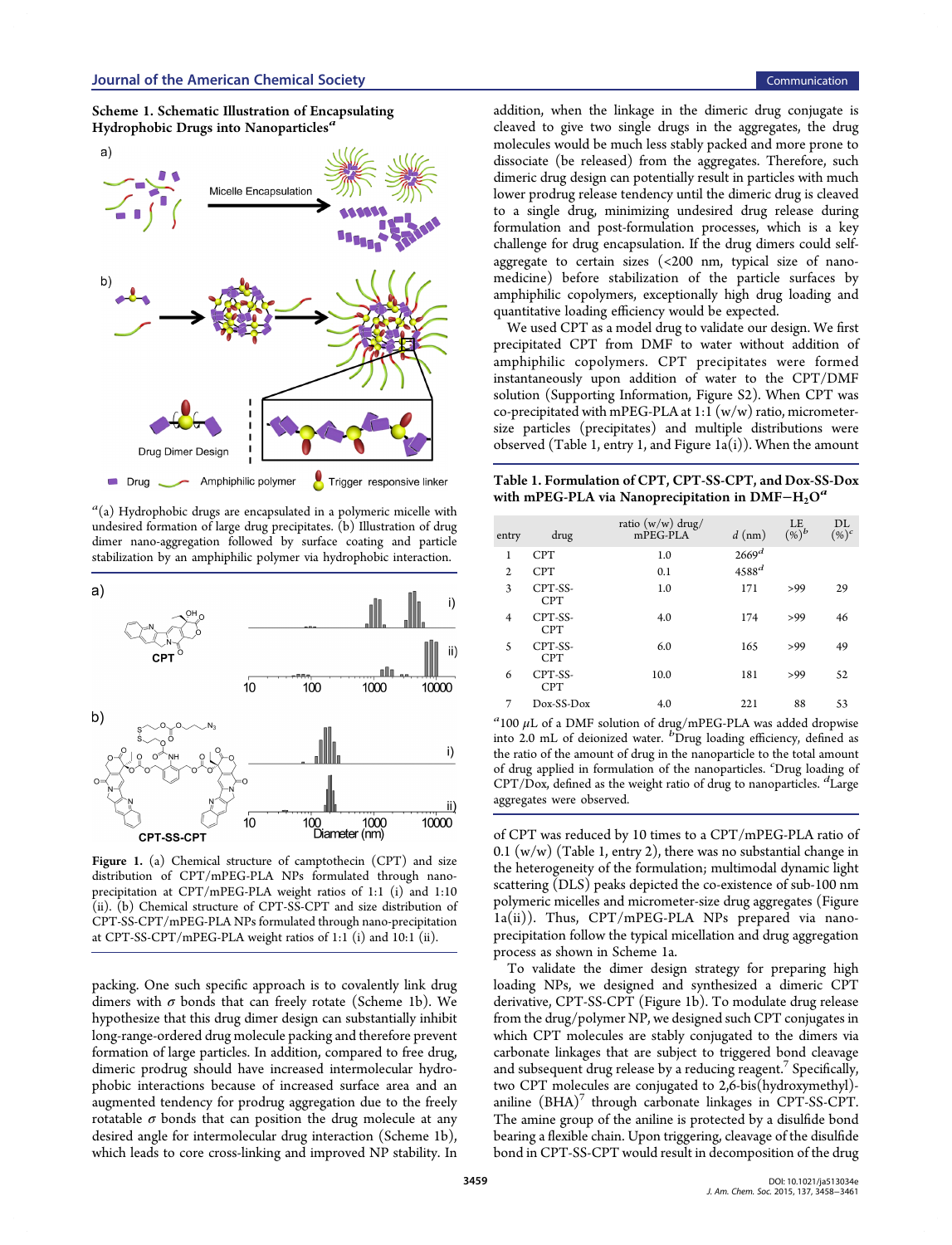### <span id="page-2-0"></span>Journal of the American Chemical Society Communication Communication Communication

dimer, releasing CPT in its authentic form (Scheme S4). CPT-SS-CPT has much lower water solubility (less than 10 ng/mL) than CPT  $(3 \mu g/mL)$ ,<sup>8</sup> presumably due to [stronger in](#page-3-0)termolecular interactions between CPT-SS-CPT molecules (illustrated in Scheme 1b). We co[m](#page-3-0)pared CPT-SS-CPT with CPT in the same formulation experiments as described above. The CPT-SS-CPT was fi[rs](#page-1-0)t precipitated from DMF to water. As expected, CPT-SS-CPT formed much smaller aggregates than CPT (Figure S2). When a mixture of CPT-SS-CPT and mPEG-PLA (1:1, w/w) was precipitated in water, DLS analysis showed [monomoda](#page-3-0)l distribution, indicating homogeneous NP formation (Figure  $1b(i)$ ). No precipitation was observed during formulation; the loading efficiency was determined to be quantitati[ve](#page-1-0) (Table 1, entry 3). This formulation gave a dimeric drug conjugate loading as high as 50% (corresponding to 29% CPT equivalent loa[di](#page-1-0)ng). We also attempted to use a mixture of CPT-SS-CPT/mPEG-PLA at a weight ratio up to 10:1 for making CPT-SS-CPT/mPEG-PLA NP (SS NPs) (Table 1, entries 4−6; Table S1). In all cases, sub-200 nm NPs with monomodal DLS distribution were obtained, suggesti[ng](#page-1-0) homogeneous [formula](#page-3-0)tion and well-controlled composition (see representative trace of CPT-SS-CPT/mPEG-PLA (10:1,  $w/w$ ) NP, Figure 1b(ii)). The NPs are stable in phosphated buffer saline (PBS) and human serum for at least 3 days (Figure S3) with no size ch[an](#page-1-0)ge observed. Notably, the formulated NPs remained stable at concentrations well below the critical [micelle](#page-3-0) [con](#page-3-0)centration (CMC) of the mPEG-PLA (Figure S4a,b), indicating non-dynamic NP structures irrespective of micelles and substantiating the suggested mode of [dimeric dru](#page-3-0)g interaction (Scheme 1b). As a comparison, a "monomeric" CPT derivative, CPT-SS, linking CPT directly to the disulfide side chain without th[e a](#page-1-0)niline fragment (structure see Scheme S2) resulted in an uncontrolled large aggregate when it was coprecipitated with mPEG-PLA at a 1:1 drug/polymer rati[o \(Table](#page-3-0) [S1,](#page-3-0) entry 10). The results further demonstrate the necessity of the dimer structure for high loading formation: dimeric str[ucture](#page-3-0) affords stronger intermolecular drug interactions than both CPT [and](#page-3-0) CPT-SS.

We next designed experiments to further study the NP formulation. When a DMF solution of CPT-SS-CPT (in the absence of mPEG-PLA) was dropwise added to water, the CPT-SS-CPT aggregates grew larger over time, reaching  $\sim$ 6  $\mu$ m at t = 60 min (denoted as rectangle, Figure 2a). When CPT-SS-CPT was added to water followed by the addition of mPEG-PLA 10 and 30 s later, particle size was stabilized at 850 and 1100 nm, respectively (denoted as triangle and circle, Figure 2a), suggesting the successful coating of CPT-SS-CPT aggregates with mPEG-PLA. When mPEG-PLA empty micelles (without CPT-SS-CPT) were pre-formed (∼50 nm) followed by the addition of a DMF solution of CPT-SS-CPT (1/16 relative to mPEG-PLA, w/w) (illustrated in Figure 2b), drug-loaded NPs with size around 180 nm (monomodal DLS peak, Figure S5) were formed, with complete disappearance of the 50 nm distribution (Figure 2c). Mixing CPT-SS-CPT with [pre-formed](#page-3-0) mPEG-PLA micelles clearly modulates the original mPEG-PLA micellar structure, as the size of the NPs increased dramatically. Further addition of CPT-SS-CPT solutions did not change the average size of the NPs (Figure 2c). TEM analysis revealed a core−shell nanostructure (Figures 2d and S6), suggesting rapid formation of CPT-SS-CPT nanoaggregate that recruited mPEG-PLA to stabilize it through the hydrop[hob](#page-3-0)ic interaction of hydrophobic drug core and the hydrophobic PLA segment.



Figure 2. (a) CPT-SS-CPT nanoaggregate size change as a function of time without mPEG-PLA  $(\blacksquare)$  and with mPEG-PLA, 10 s  $(\blacktriangle)$  and 30 s (●) after water dilution. (b) Schematic illustration of post-addition experiment. DMF solution of CPT-SS-CPT was added into aqueous solution of mPEG-PLA micelle. (c) Size change of mPEG-PLA micelles after the addition of CPT-SS-CPT solution. Data are presented as mean value  $\pm$  standard deviation of four independent measurements. (d) TEM image of NP prepared in (c). Scale bar = 400 nm. Inset: Enlarged view of the NP. Scale bar = 50 nm.

An important feature of the drug dimer design is its triggerresponsive property due to the stable carbonate linkage and cleavable side chain. We next evaluated the release profile of SS NPs by model thiol triggers. Considering the elevated level of thiol species in a variety of cells,<sup>9</sup> the SS NPs would preferentially release active CPT intracellularly instead of a burst release during blood circulation. Authentic [C](#page-3-0)PT release from SS NPs was measured by co-incubation with dithiothreitol (DTT). The SS NPs showed controlled release over 48 h, while negligible CPT release was detected in the absence of DTT (Figure 3b), and only the free drug was detected over the course of the study (Figure 3a). Thus, this is a very rare example of drug-encapsulating NPs (drugs not covalently bound to polymer matrices) with complete elimination of the burst release effect, due presumably to the drug dimer "cross-linking" as illustrated in Scheme 1b.



Figure 3. (a) HPLC analysis of CPT release from the SS NPs in the presence of 10 mM DTT as thiol trigger. (b) CPT release from SS NPs with/without thiol trigger (DTT) in PBS. (c) Cytotoxicity of the SS NPs in HeLa cells.